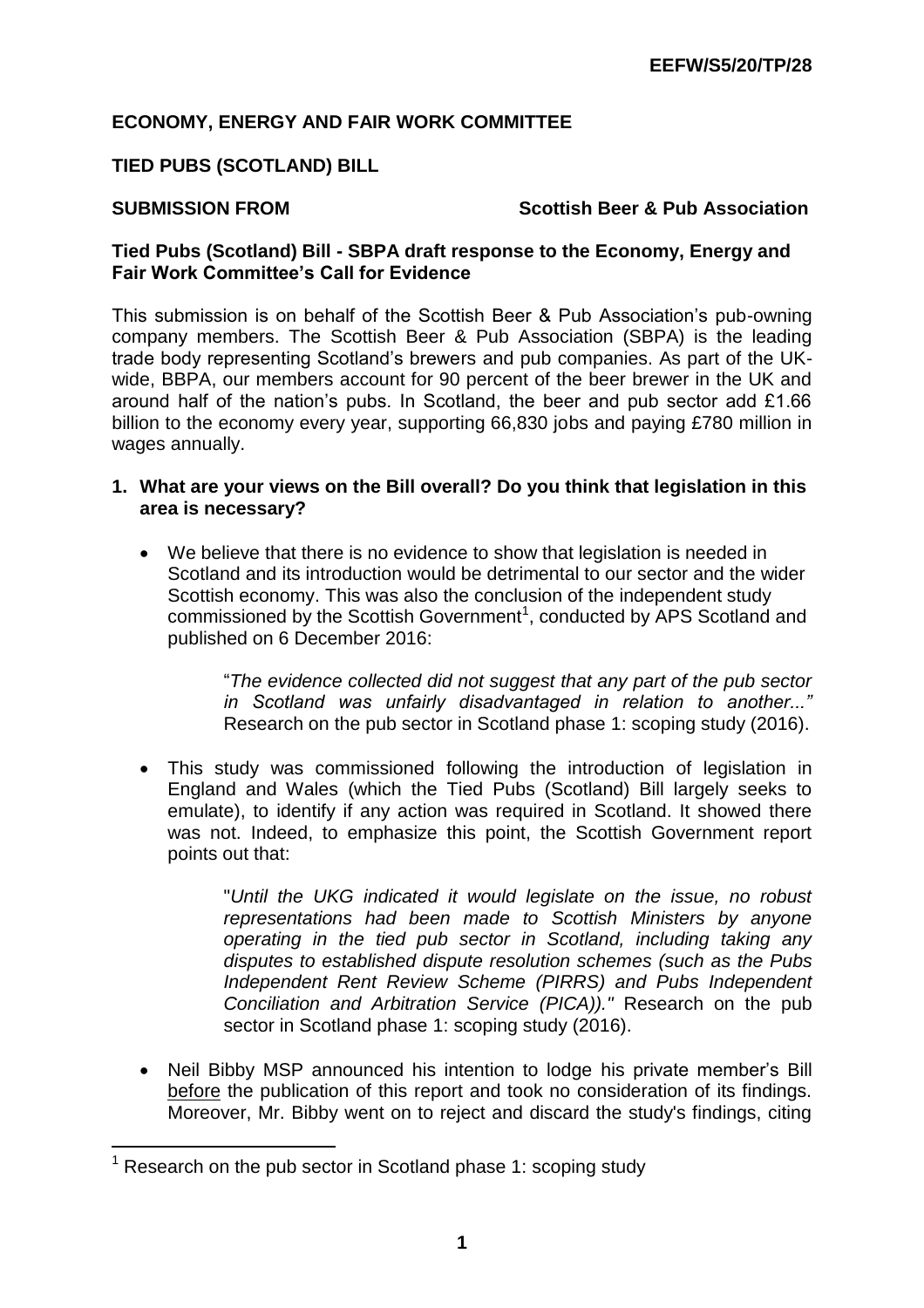his own consultation exercise as evidence of the requirement for legislation. This was despite the fact the research conducted by the Scottish Government was significantly more detailed in comparison to Mr. Bibby"s consultation, with two-hour interviews in comparison to a short questionnaire.

- The legislation in England and Wales also followed four Select Committee Inquiries (2004, 2009, 2010 and 2011) which had identified reports of significant issues. It has always been evident that Scotland has had far fewer instances of conflict between operators and pub-owning companies, largely due to the markedly different nature of the landlord-tenant relationships, and accompanying legal agreements in Scotland. Many of the issues in England and Wales were complicated by the fact that a significant number of pubs included accommodation where the tenant would live, often with other members of their family. This is a very rare occurrence in Scotland.
- The make-up of the Scottish pub market is also radically different to that in England and Wales. In Scotland, tied-pubs make up only 17% of the market, or 750 pubs, in comparison to England and Wales where it is 39% of the market and nearly 20,000 pubs. The vast majority of pubs in Scotland operate under the Independent Free Trade Model (64% / 3000 pubs), while 13% (550 pubs) are managed and 5% (225 pubs) are Leased and Tenanted with no-tie agreement.



*Img 1: Data provided by CGA and BBPA*

 As the supporting documents for the Bill point out, this legislation – whilst coming at a large cost – would only impact an estimated 750 pubs in Scotland, with Mr. Bibby estimating that there would only be 11 pubs applying to the dispute resolution process each year and 8 arbitrations. This number is extremely small, and can surely be managed by alternate means, which will not destroy investment in the Scottish pubs sector, threatening jobs and livelihoods and community hubs across the country.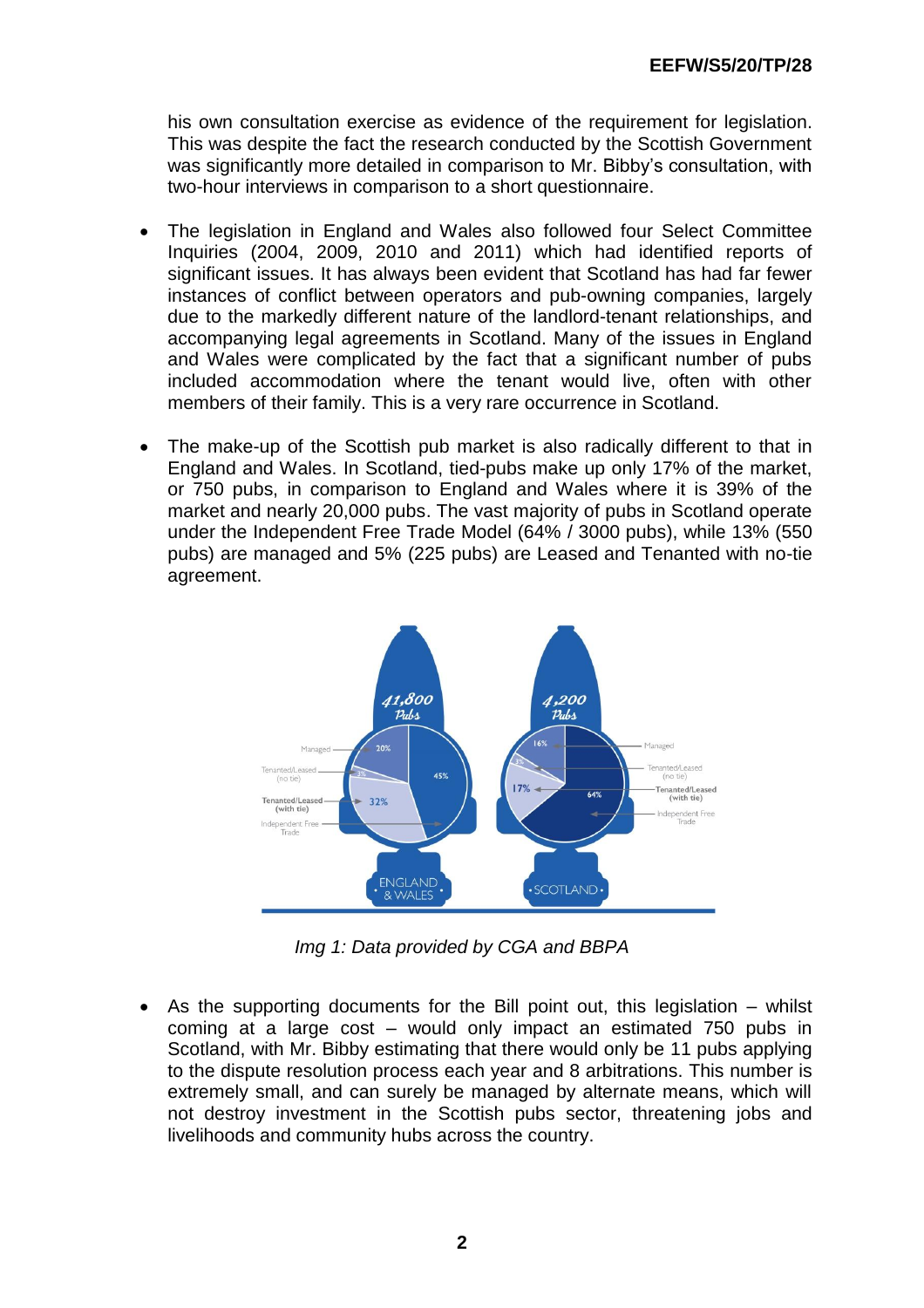- As highlighted in our response to Question [3](#page-6-0) the Bill will present a real risk to the investment in the industry.
- Since the Bill was introduced on the  $3<sup>rd</sup>$  of February 2020 pub-owning businesses have undertaken a significant review of planned investment spend in Scotland for 2020, with at least £10 million not commencing as a result of the prospect of legislation. If passed into law, this Bill will see investment continue to reduce and with it an overall decline of the pub estate in Scotland. This is important at the best of times, but will never be more critical than during the economic recovery period following the current Covid-19 pandemic.
- The pandemic has been devastating to the hospitality industry and the recovery will be a challenge unlike any we have seen before. Every pub in the country being forced to close for almost four months is something which has never happened before, even during wars and through previous times of crisis. Government support during this time has been crucial in providing a bridge over to the other side of the crisis, which is hugely welcomed, but a result is that the true economic impact is still to be properly felt and understood, especially in our sector.
- The next 6-12 months will be crucial for the hospitality industry, cashflow and investment will be vital to pubs but even with this, the macro-economic climate and wider challenges could see businesses close and jobs lost. The tiedpartnership model will be beneficial during this period due to the shared risks and rewards for operators and pub-owning companies in pubs succeeding, but further government support will still be needed. This is especially true for those in the independent free trade which do not have the benefit or support of pub-owning company.
- Parliament and Government need to remain focused on providing meaningful support for the whole of the hospitality industry to help businesses through this time, not adding restrictions which come with a cost to government and industry – which this Bill will do. The additional government spend which would be required to fund the setup of a statutory code would be better spent through targeted support for our sector. This would have a positive impact on jobs, our supply chain and the wider economy, while this legislation would have the opposite.
- Understandably, the Bill of course doesn"t take into consideration the impact of COVID-19 because it was written ahead of the pandemic, but these impacts should nonetheless be noted. The landscape of the pub sector and wider hospitality industry will likely change enormously over the next 12 months with the unprecedented challenge in recovery. The Bill was illconsidered and bad for industry before the pandemic, but the problems the legislation will create will now likely be amplified due to the desperate need for investment.
- It also removes the entrepreneurship opportunities from thousands of operators who have used the tied model as a low-cost entry into business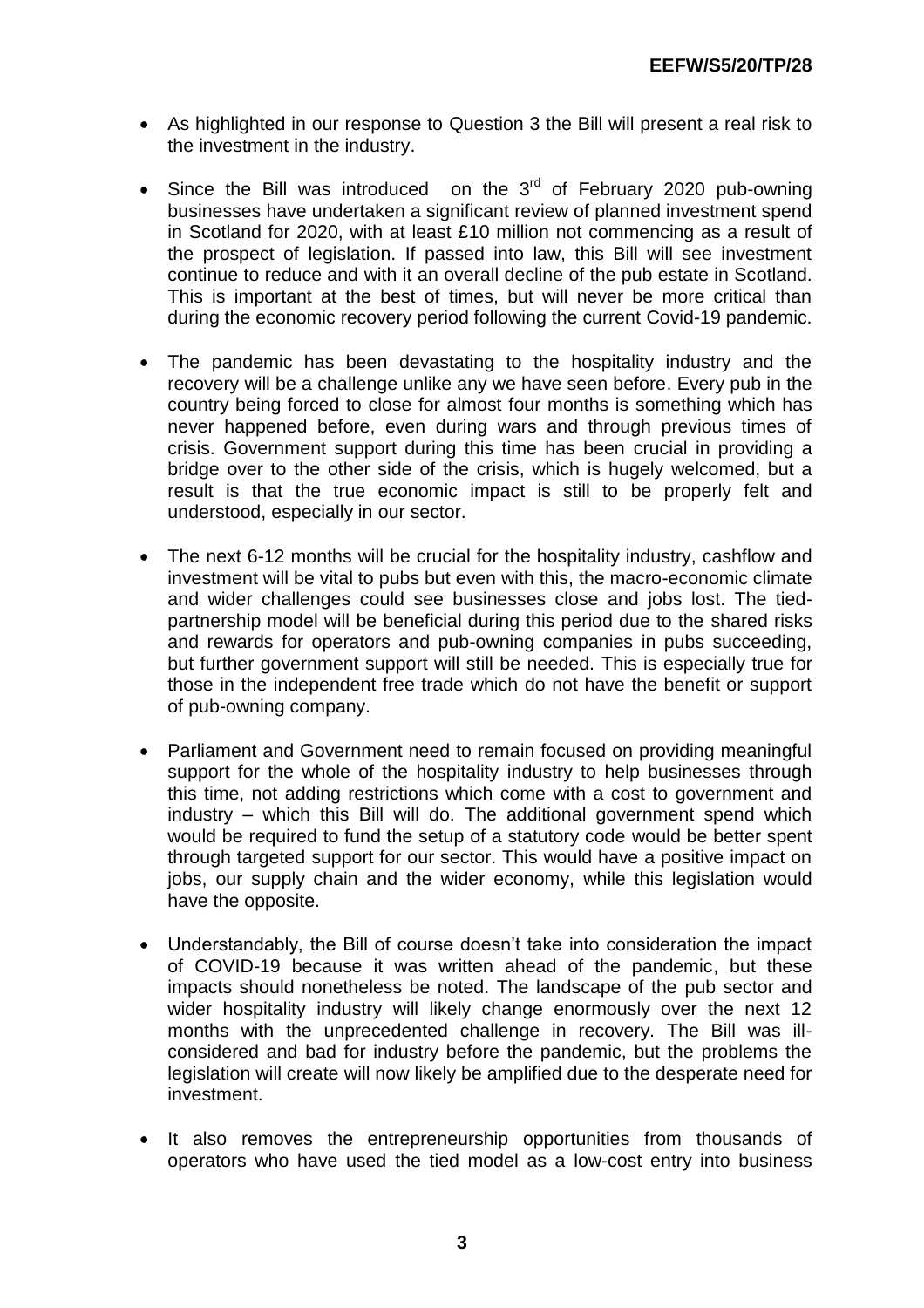ownership which also provides benefits such as flexibility, support, and autonomy to develop unique and scalable businesses.

• As Neil Bibby acknowledges<sup>2</sup>, this proposal will lead to more pub closures in the tenanted and leased sector and more job losses. Indeed, closures in the tenanted and leased sector are less than half of that in independent free trade over the last 10 years. This illustrates that the issues impacting pubs and leading to closures is not due to the tied-partnership, but wider factors are resulting in the closure of premises across Scotland.



*Img 2: Date provided by CGA*

# <span id="page-3-0"></span>**2. Do you think the Bill achieves its aim of improving the relationship between pub-owning businesses and their tenants?**

- No we do not believe the legislation will lead to an improvement in the relationship between pub-owning businesses and their tenants. Indeed, we dispute the premise that the relationship may somehow be poor. The relationship between pub-owning companies and their tenant operators in Scotland is already strong, with the Tied-partnership model ensuring both the tenant and the PubCo have a stake in the continued success of the business. Pub-owning companies also as part of standard practice regularly undertake tenant surveys to gauge operators' opinions and their needs.
- The leased-and-tenanted model is a mutually beneficial partnership agreement, which has existed for over 100 years. It affords people across Scotland the opportunity to own and run their own business with very little initial investment, limited risk and targeted business support hence its popularity and longevity., Tenants had an average estimated net income of £38,000 based on rent reviews/new agreements in 2019.
- The nature of the Tied-partnership model means that it's in the pub-owning companies" best interest to ensure that operators are happy with their agreement and that the both parties see mutual benefit. There are a number of pub-owning companies and the nature of the sector means that accomplished operators, those who know how to run pubs successfully and

 $\overline{\phantom{a}}$ 

<sup>&</sup>lt;sup>2</sup> [https://beta.parliament.scot/-/media/files/legislation/bills/current-bills/tied-pubs](https://beta.parliament.scot/-/media/files/legislation/bills/current-bills/tied-pubs-scotland-bill/introduced/policy-memorandum-tied-pubs-scotland-bill.pdf)[scotland-bill/introduced/policy-memorandum-tied-pubs-scotland-bill.pdf](https://beta.parliament.scot/-/media/files/legislation/bills/current-bills/tied-pubs-scotland-bill/introduced/policy-memorandum-tied-pubs-scotland-bill.pdf)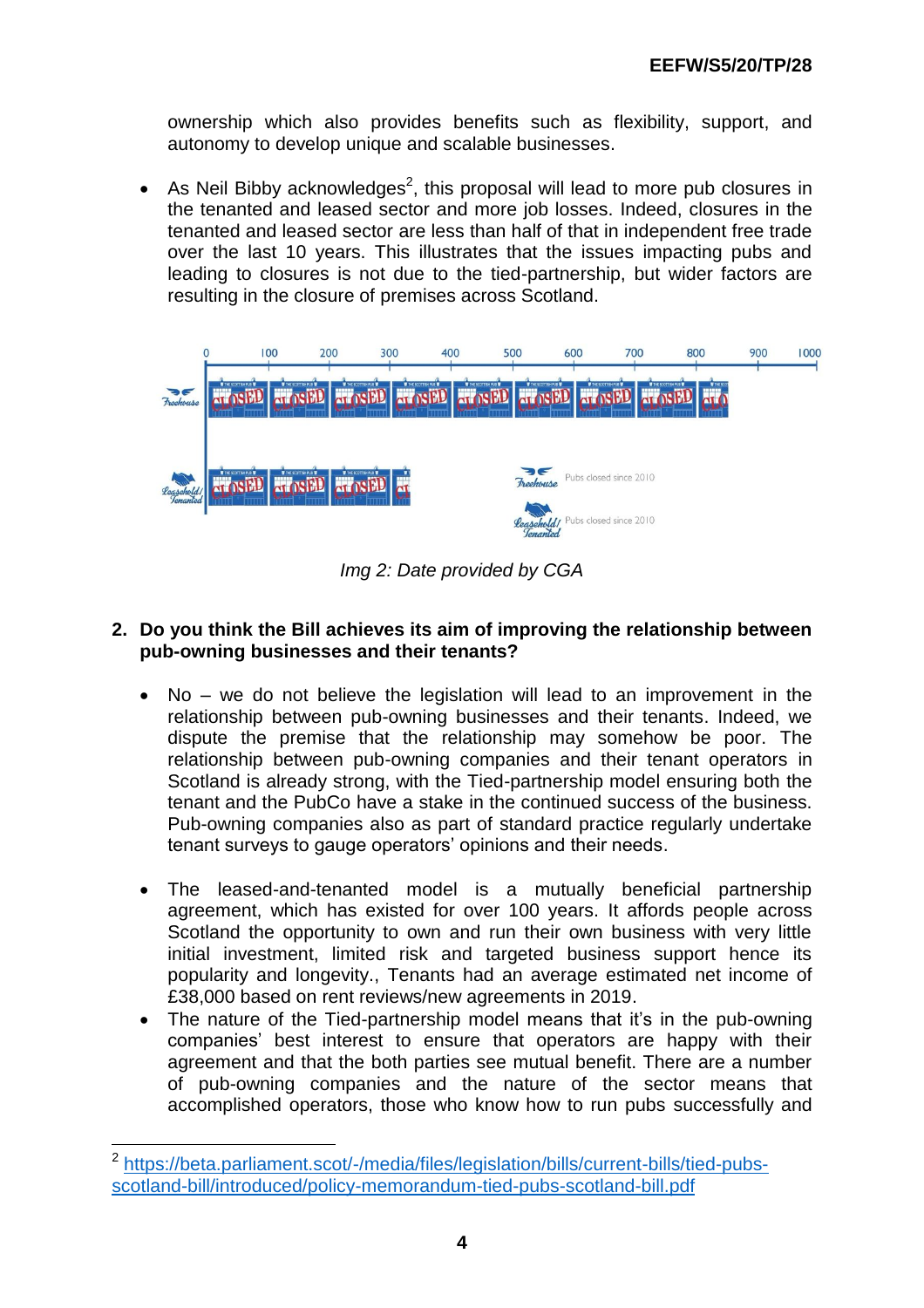make them profitable are prized. As a result, they will often be approached to take on new premises and it is not uncommon for multiple operators (those who run more than one premise) to rent several pubs from different pubowning businesses. This creates competition for successful operators between the pub companies, with the operator benefitting in the form of improved agreement terms and helps maintain health relationships between both parties.

- Disagreements do happen on occasion, as is the case in many business arrangements but as previously noted, these are few and far between - since 2016, there has only been one complaint to the Pub Governing Body in Scotland – and the key point is that both operator and pub-owning business have a genuine shared interest in the ongoing sustainability of the pub. It is not in the pub-owning businesses interest to overcharge or unfairly burden the operator financially, as both will ultimately lose out if the pub fails or isn"t financially viable.
- Pubs face an increasing number of challenges to staying profitable such as some of the highest VAT rates, notwithstanding the temporary VAT cut announced last week and beer duty in Europe; increased competition from casual dining and supermarkets, and a long-running drip feed of wellintentioned policy interventions that have ultimately harmed the economic sustainability of pub businesses.
- In recent years, this has included the ban on happy hours, changes in the drink-drive limit, the smoking ban, minimum wage increase, pension autoenrolment and a host other cost increases. We do not argue against these policies and their merits however it must be acknowledged that they all impact on the financial viability of running a hospitality business.
- It is somewhat understandable that with these additional pressures, coupled with a decrease in the amount of alcohol being consumed generally and continued shift towards off-sales (even before the pandemic), can lead to the occasional disagreement between tenant and landlord. However the industry has already taken significant steps to introduce mechanisms to resolve any disagreements swiftly and fairly. As already highlighted though, these have been few and far between in Scotland. Where there is an issue, operators already have access to an independent, low-cost dispute resolution system which already covers the majority of pubs which this Bill would reach (detailed in our response to question 5) and strengthening that with the establishment of the Scottish Pubs Governing Body.
- Pub-owning businesses have also sought to strengthen the relationships with their tenants through a series of industry initiatives launched in 2019. These are:
	- o **Strengthening and promoting tenant rights through the creation of a Scottish Pub Governing Body**

We [PubCos] commit to reviewing and promoting the industry-leading Scottish Code of Practice. Launched in 2016, it expanded on existing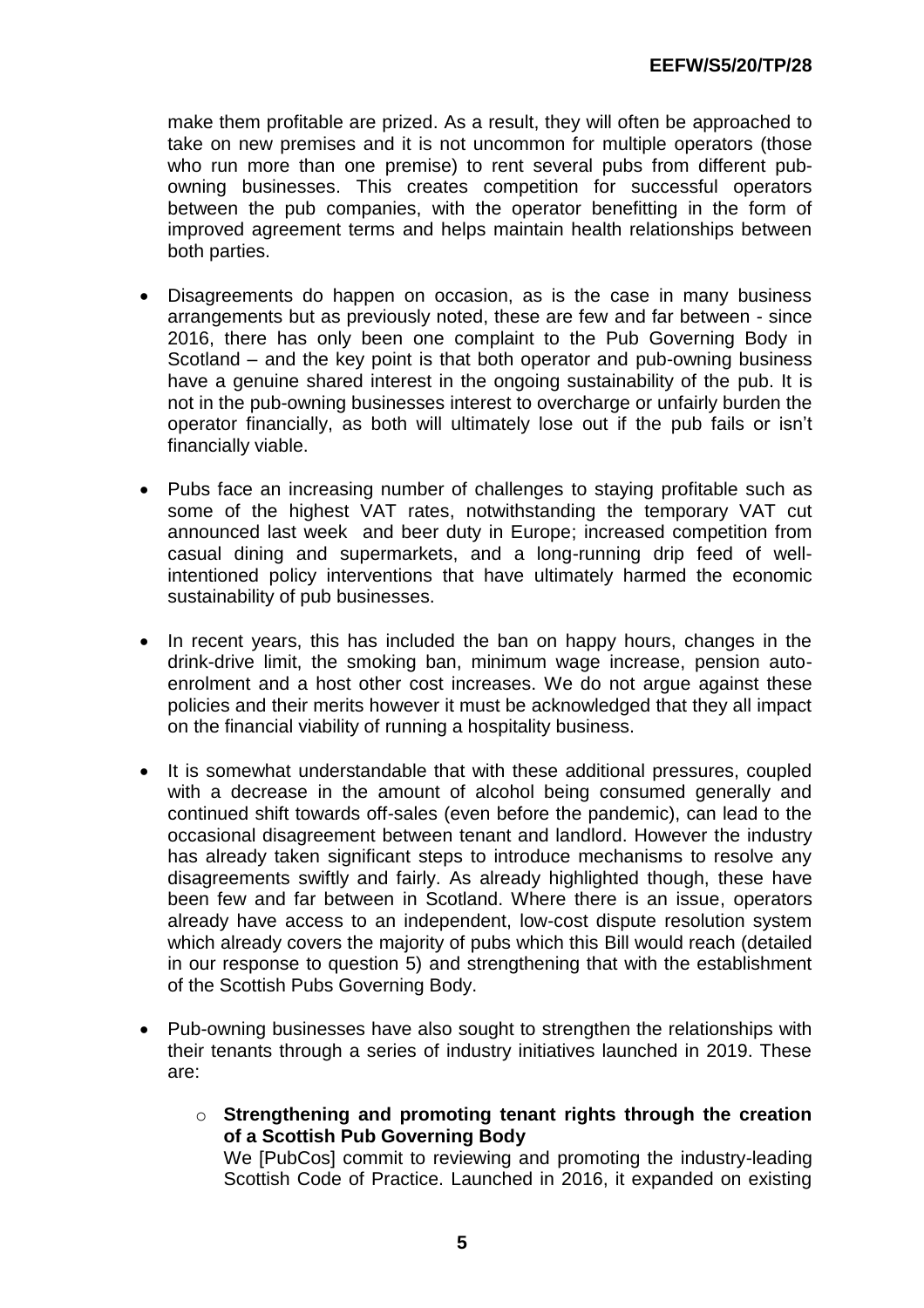protections in place under a Code of Practice that had been in operation on a UK-wide basis for a number of years. It gives tenants extensive rights, including access to Scottish arbitration panels and procedures where disputes arise, overseen by a newly created Scottish Pub Governing Body. We will promote the Code and ensure all tied tenants are fully aware of their rights and are informed of these prior to signing new or extension contractual agreements and are regularly reminded about their rights through their BDMs. We will continue to seek views from stakeholders on further enhancements.

## o **Supporting Scottish communities**

Pubs should be at the centre of community life and can provide essential local services which may struggle in the face of closing post offices and other services upon which communities depend. Subject to a firm business plan, we will encourage and provide funding towards "Pub is the Hub" pilots in Scotland, where pubs host community services such as post offices, local shops, tourist information and other important local organisations and activities on their premises.

### o **Offering tenants greater flexibility to sell local beers and ales**

We commit to give our tenants more opportunity to sell locally-sourced cask ales and craft beers in tied pubs, through a range of measures. We will continue to support the innovative Society of Independent Brewers Beerflex scheme, as well as providing tailored solutions to individual tenants. This will allow access to a broad range of Scottish beers and help to support independent Scottish brewers by providing routes to market. This will introduce even greater flexibility and choice to current and future tied pub agreements across the sector.

- o **Funding the research and publication of an annual independent "State of the nation" report on the Scottish pubs sector** We commit to fund and publish an annual report into the Scottish Pub Sector, which will include up-to-date data and analysis of the key challenges facing licensees which will offer real and valuable insight into the industry. The findings will be publicly available, and the full data set shared with policy makers for open discussion.
- In addition to the commitment to increasing choice outlined in the industry initiatives above, we can see that that the independent free trade (IFT) actually has on average less choice than those in tied-partnerships. This shows that contrary to the narrative of those championing the bill, this shows that there is no issue with choice for customers and the legislation could actually see a reduction in number of available products and brands.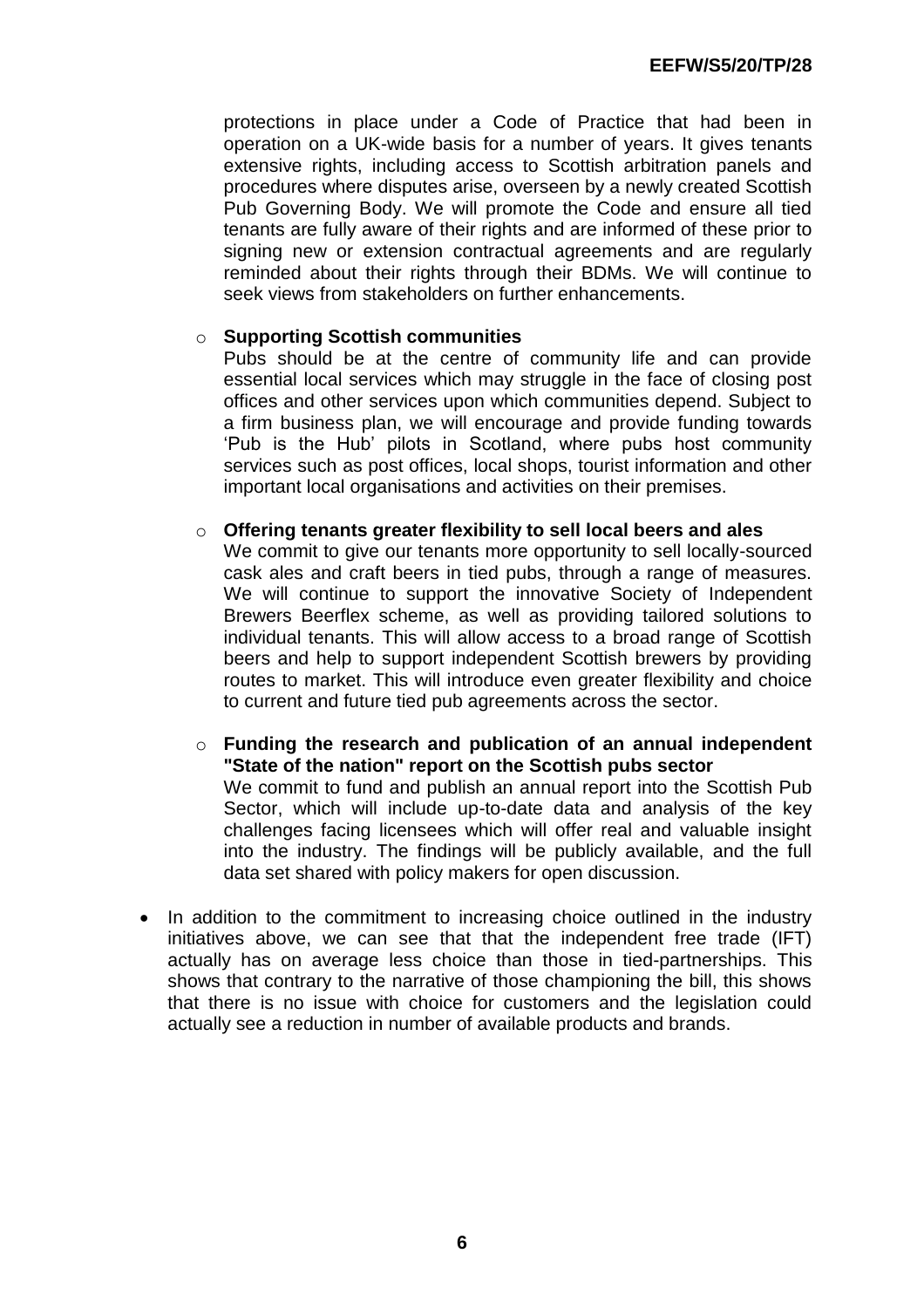

*Img 3: Data provided by CGA*

# <span id="page-6-0"></span>**3. Could the Bill have any impact on investment in the pub sector in Scotland?**

- The Bill has already had a significant, detrimental impact on investment in the pub sector in Scotland with at least £10 million of planned investment being paused since it was introduced in February 2020.
- The reason investment is fundamentally threatened because of the Bill is because it creates uncertainty over whether or not any investment will be able to be recouped by the pub-owning company before a tenant chose to seek an MRO agreement. The nature of our industry means that regular investments into sites to modernise, keep up with regulations and to remain competitive and meet the needs of today's consumer in an increasingly crowded market are critical. The tied-partnership model gives pub owning businesses the ability to invest significant sums of money as the length of agreements means they can have confidence in being able to recover their injection of capital.
- In the last two years, more than one in six tied pubs received significant capital investment each year, averaging at over £70,000 per pub, and in individual cases investments of up to and beyond £500,000. In addition, companies spend on average between £2000 and £4000 on general repairs and maintenance in over 80% of their pubs. This investment would only be available via commercial banks and through brewery loans if the pub is not in a tied-partnership. Whilst these are viable routes for some, access to commercial finance and the cost will often be prohibitive for many small pub businesses.
- Providing tenants with an ability to "*go MRO*" in this form would mean that there will be no certainty for the pub-owning businesses to invest in Tied-pub sites. Instead, they would be incentivised to redirect these investments to their managed pubs and/or towards pubs outside of Scotland (especially since the lack of legislation sees us currently receive a greater proportion of investment). It would also simultaneously incentivise pub-owning companies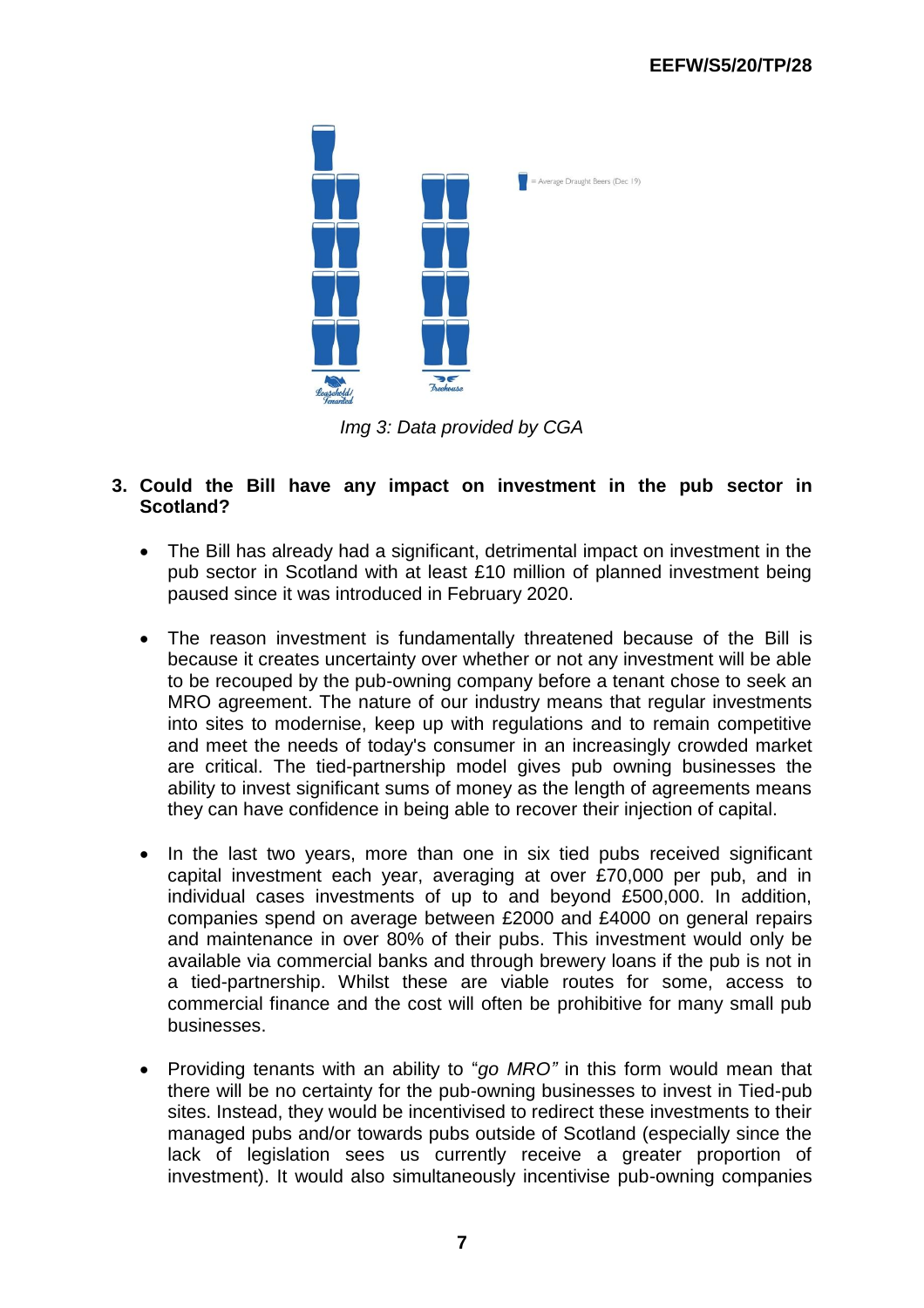to turn their tied-pubs into managed pubs, as the threat of losing investments through an operator going MRO would not exist if the site is managed. This removes much valued and successful entrepreneurship opportunities for ordinary people now and in the future (as highlight in our response to question [0\)](#page-11-0).

- Removing this source of investment means that pubs' only access to funding would be through brewery loans which would "tie" the operator again but without any of the positive elements offered by the Tied-model, including special commercial or financial advantage (SCORFA) benefits and protections under the Scottish Pubs Code. This type of investment also does not include the shared risk element between the operator and the pub-owning company, where there it is in the clear interest of both parties to grow the pubs business.
- We believe that the Bill will continue have a significant detrimental impact on investment in the pub sector and as evidence by what has transpired in England & Wales where investment has been reduced as a direct result of the 2015 Act with PubCos preferring to invest greater sums in Scotland where the market was viewed more favourably. This is illustrated by Heineken UK investing twice the amount per pub in Scotland compared to England and Wales, equating to an additional spend of £5.5 million over the last five years into the Scottish economy.
- Other pub companies have also invested favourably in Scotland, which has helped lead the rejuvenation of many of the country"s most loved pubs and making a significant contribution to our tourism offer.
- This over-investment in Scotland from pub-owning businesses since the introduction of the English and Welsh legislation would be entirely lost if the Tied-Pubs (Scotland) Bill is passed into law. Not only would we lose out on that added investment and in turn fewer jobs would be created, but we will see our economic recovery from the pandemic be impeded to a higher degree. Our sector is already one of the worst hit as a result of this pandemic, with pubs completely shut for over three months and the recovery period for our sector expected to last well into 2021. This is the worst possible time to be undermining investment, which is what this Bill does. We believe that this is a bad Bill for the pub sector irrespective of the timing, however to introduce it now as the sector tries to recover from the Covid-19 outbreak could cause irrevocable damage.
- Covid-19 and economic downturn means investment is required more than ever; this Bill was a risk before the pandemic and entirely ill-judged now.

## **4. Should the Scottish Pubs Code apply to all pub owning businesses and tenants in Scotland?**

 We do not believe the proposal should proceed and cover any pub-owning businesses, however we believe it must be noted that this goes significantly further than the 2015 English and Welsh legislation, and as a result will likely create a number of additional issues which must be addressed.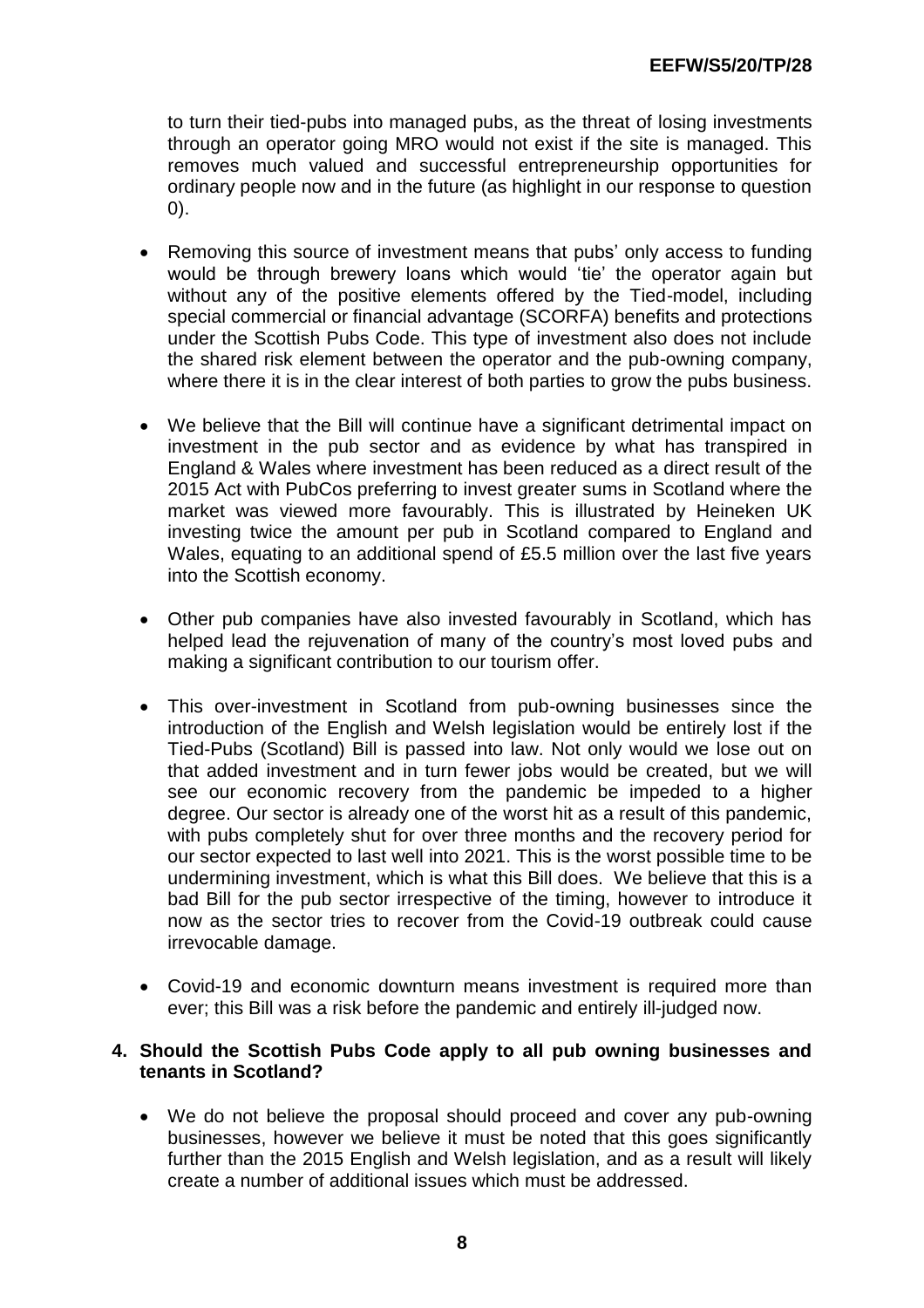- The Statutory Code in England & Wales only covers tenants of pubs-owning business with over 500 properties. By removing any sort of threshold, this legislation will mean that pub-owning businesses with as few as 1 or 2 pubs will be covered by the regulation. These types of pub-owning businesses operating tied arrangements were never included with the 2015 Act as the impact would create a disproportionate burden due to the costs required in supporting the code for what are predominantly SMEs. Many of these type of pub-owning businesses (fewer than 20 outlets) will operate within a selected geographic area and provide investment in areas of the country which are sometimes overlooked by larger businesses. This Bill will disincentivises that.
- This will further encourage a move away from the tied-model and decrease in entrepreneurship opportunities in communities where they are arguably needed most, especially as we look to support the economic recovery from the Covid-19 pandemic.
- Simultaneously, due to the relatively small number of pub-owning businesses operating a tied model, any threshold would risk unfairly impacting as few as one or two companies which could present numerous legal issues.

# **5. Do you have any comments on the role of the Adjudicator?**

- Establishing and running an Adjudicator will come with excessively high-costs, which we believe to be have been radically underestimated in the Tied Pubs (Scotland) Bill proposal – we detail this in response to question 9 – only to cover roughly 750 pubs and only resulting in "*approximately 11 enquiries, 8*  arbitration cases, and 23 MRO applications<sup>"3</sup> every year. It also duplicates the work of the Scottish Pub Governing Body (SPGB) and Scottish Pubs code.
- The Scottish Pubs code<sup>4</sup>, which was established in 2016, contains the same protections for Scottish tenants as English tenants of pub companies with fewer than 500 pubs. Furthermore, it has recently been strengthened.
- At an exploratory meeting held in Edinburgh in November 2019, it was agreed that the next logical step due to the growing divergence in the Scottish pubs market in comparison to England & Wales, was to establish a Scottish Pub Governing Body to oversee the Scottish code and any arbitrations resulting from it.
- It was agreed with support of the Scottish Beer & Pub Association, Scottish Licensed Trade Association, UK Hospitality – Scotland and BII-Scotland. The first official meeting of the SPGB was scheduled for 7 May 2020 in Glasgow, however unfortunately needed to be postponed due to the pandemic. As part of the new SPGB, all panels and arbitrations will take place in Scotland at the

 $\overline{a}$ 

<sup>&</sup>lt;sup>3</sup> Page 21. [https://beta.parliament.scot/-/media/files/legislation/bills/current-bills/tied](https://beta.parliament.scot/-/media/files/legislation/bills/current-bills/tied-pubs-scotland-bill/introduced/policy-memorandum-tied-pubs-scotland-bill.pdf)[pubs-scotland-bill/introduced/policy-memorandum-tied-pubs-scotland-bill.pdf](https://beta.parliament.scot/-/media/files/legislation/bills/current-bills/tied-pubs-scotland-bill/introduced/policy-memorandum-tied-pubs-scotland-bill.pdf) 4 The Scottish Pubs Code: [http://www.picaservice.com/wp](http://www.picaservice.com/wp-content/uploads/2016/11/Code-of-Practice-Scotland.pdf)[content/uploads/2016/11/Code-of-Practice-Scotland.pdf](http://www.picaservice.com/wp-content/uploads/2016/11/Code-of-Practice-Scotland.pdf)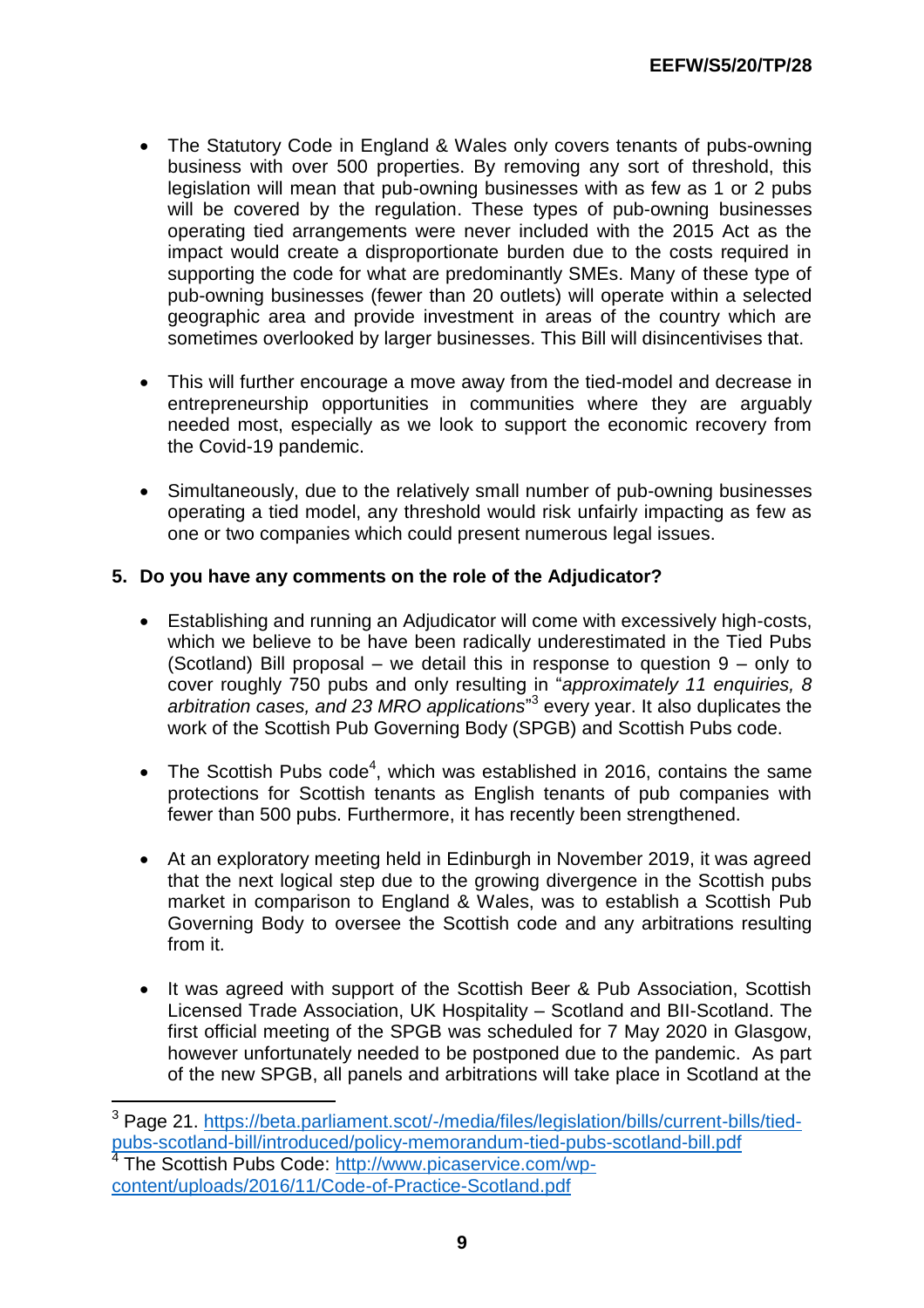Scottish Arbitration Centre (unless another location is requested by the tenant). It is increasingly likely that online meetings could be held to further ease any burdens on operators.

- Companies signed up to the code commit themselves to implementing the regulations in the best possible way, and with full transparency for tenants. It includes pre-entry training and information to enable tenants to prepare an independent business plan with detailed terms of agreement between the landlord and tenant. It also includes a pre-tenancy checklist which must be completed at or prior to the final interview process.
- The Code further commits the companies to submissions of a satisfactory annual compliance report to the Scottish Pub Governing Body every year and numerous other elements they must comply with, including:
	- $\circ$  Abiding by its [the code's] terms and to act at all times in the spirit with which the Code has been compiled;
	- $\circ$  To act with integrity and honesty at all times and conduct business in a professional, fair and legal manner;
	- $\circ$  To be transparent about their terms of business and other dealings, particularly any charges made, or costs passed on, and the way in which rent has been assessed;
	- $\circ$  To offer contracts that are fair, reasonable and comply with all legal requirements; and
	- $\circ$  To deal with complaints speedily and fairly, in accordance with a clearly defined internal dispute mechanism and with access to independent dispute resolution, where appropriate, if such a mechanism fails to resolve the complaint.
- The Code also places obligations on tenants and operators to ensure that they are fully equipped to make informed commercial decisions. It includes requirements or recommendations for tenants and lessees to take independent professional advice. The Code also sets out a requirement for prospective tenants and lessees to undertake training to ensure that they fully understand the implications of a pub tenancy or lease.
- Also included within the Code is the ability of the tenant to easily access an independent, low cost dispute resolution system through the PICA-Service, and a similarly independent, low cost, and easily accessible rent review resolution service via PIRRS. Both services offer tenants and pub companies the opportunity to resolve disputes fairly, cheaply and quickly. Both PIRRS and PICA-Service have bespoke Scottish panels made of industry and tenant experts based in Scotland.
- With these protections already in place and a commitment by the signatories to continually review the code, we believe this shows clearly this legislative intervention is not needed.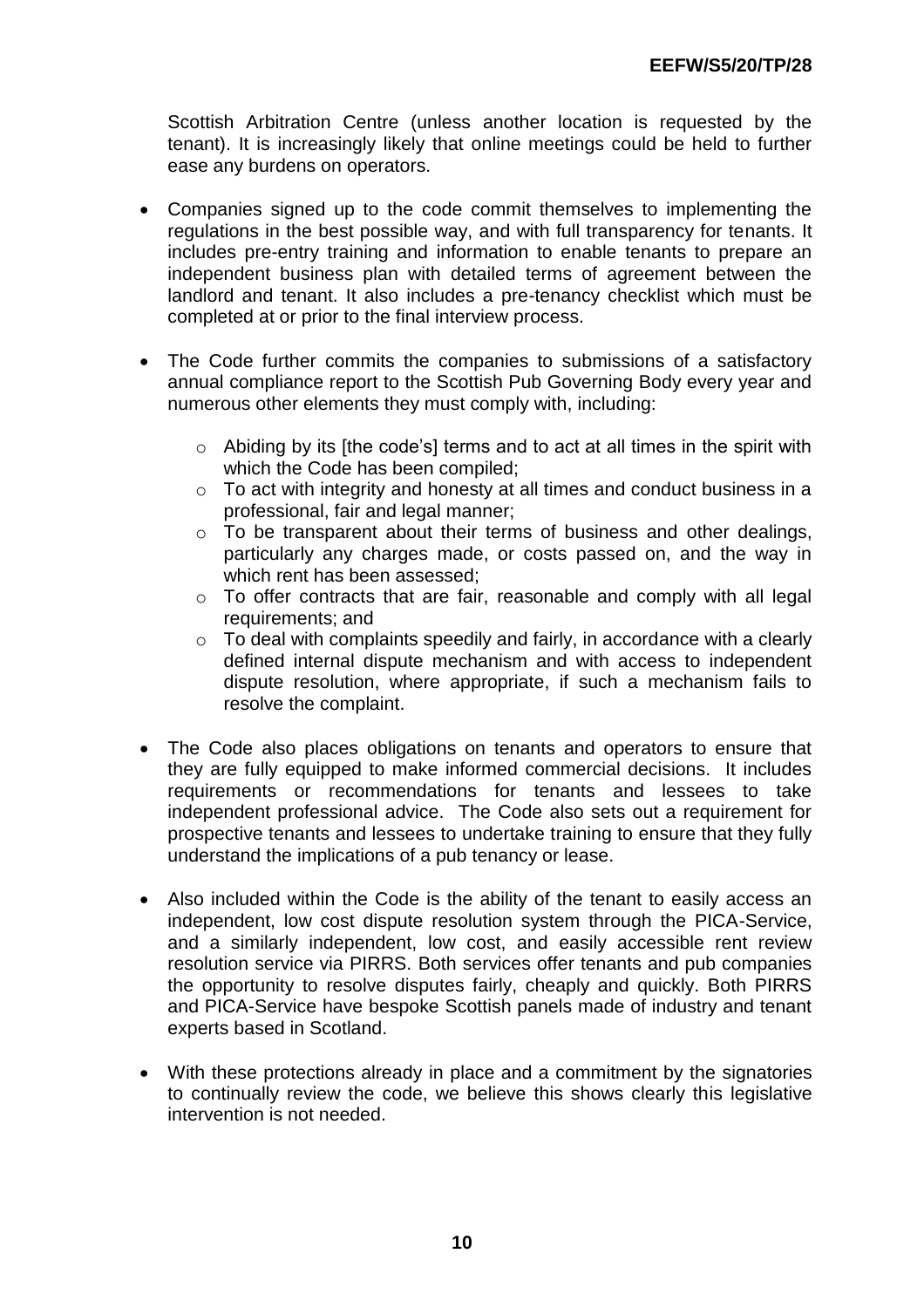- It is important to note that 3,200 tied pubs in England and Wales remain covered by a Voluntary code of practice and are not impacted by the 2016 Act.
- **6. The [Policy Memorandum](https://www.parliament.scot/S5_Bills/Tied%20Pubs%20(Scotland)%20Bill/SPBill62PMS052019.pdf) states that the Bill aims to adapt the 2015 Act to Scottish circumstances and to avoid problems experienced in implementing the Act in England and Wales. Do you think the Bill meets these aims?**
	- No. The fundamental issues with the 2015 Act remain in this Bill ensuring the imposition of poor UK legislation into Scottish legislation. Where there are attempts to address some of the many problems, these are effectively passed to the Scottish Government to solve in its writing of the code which must be created within a year of the Bill being passed.
	- For example, a major criticism of the 2015 Act is the time it takes from initial MRO requests to concluding new agreements. This Bill attempts to address this problem by allowing the Government to set a deadline within the code for offers to be made. This does not solve the issue but simply asks the Scottish Government to solve it within one year of the Bill"s passing in writing the code.
	- Even if a date is set within the code for an offer to be made, it would not solve the initial challenge that the full process – of requesting an MRO to starting a new agreement – could still take a prolonged period of time. The time-limit would only apply to the offer element, which is only a small part of what it is a detail-heavy, complicated process which naturally can take longer than desired to conclude. Indeed the debate around what constitutes an "MROagreement" under the statutory code in England & Wales continues four years on. This is a complicated area, fraught with unintended consequence as highlighted by a comprehensive Europe Economics<sup>5</sup> report on the impact of the Code, undertaken to inform the current statutory review.
	- Another criticism of the English & Welsh code is the lack of transparency, in that the financial information pertaining to the cases are not publicly available. Neil Bibby's Tied Pubs Bill does not address this issue either and in this instance, would also be impossible to solve due to the confidentiality and commercially sensitive data that making the information public would involve.
	- The substantially lower budget which would be given to the Adjudicator in Scotland in comparison to the English and Welsh Adjudicator, would likely exacerbate these issues due to a simple lack of resources.
	- Fundamentally, the same issues will remain but likely to a greater degree due to their impact on a very concentrated number of businesses. Any solutions to the problems will have to be worked out by the Scottish Government within a year of the Bill passing. We do not believe this is feasible, especially in the current climate.

 $\overline{a}$ 

<sup>5</sup> Europe Economics report, available to download here: http://beerandpub.com/wpcontent/uploads/2019/07/EE-report-and-summary-1.zip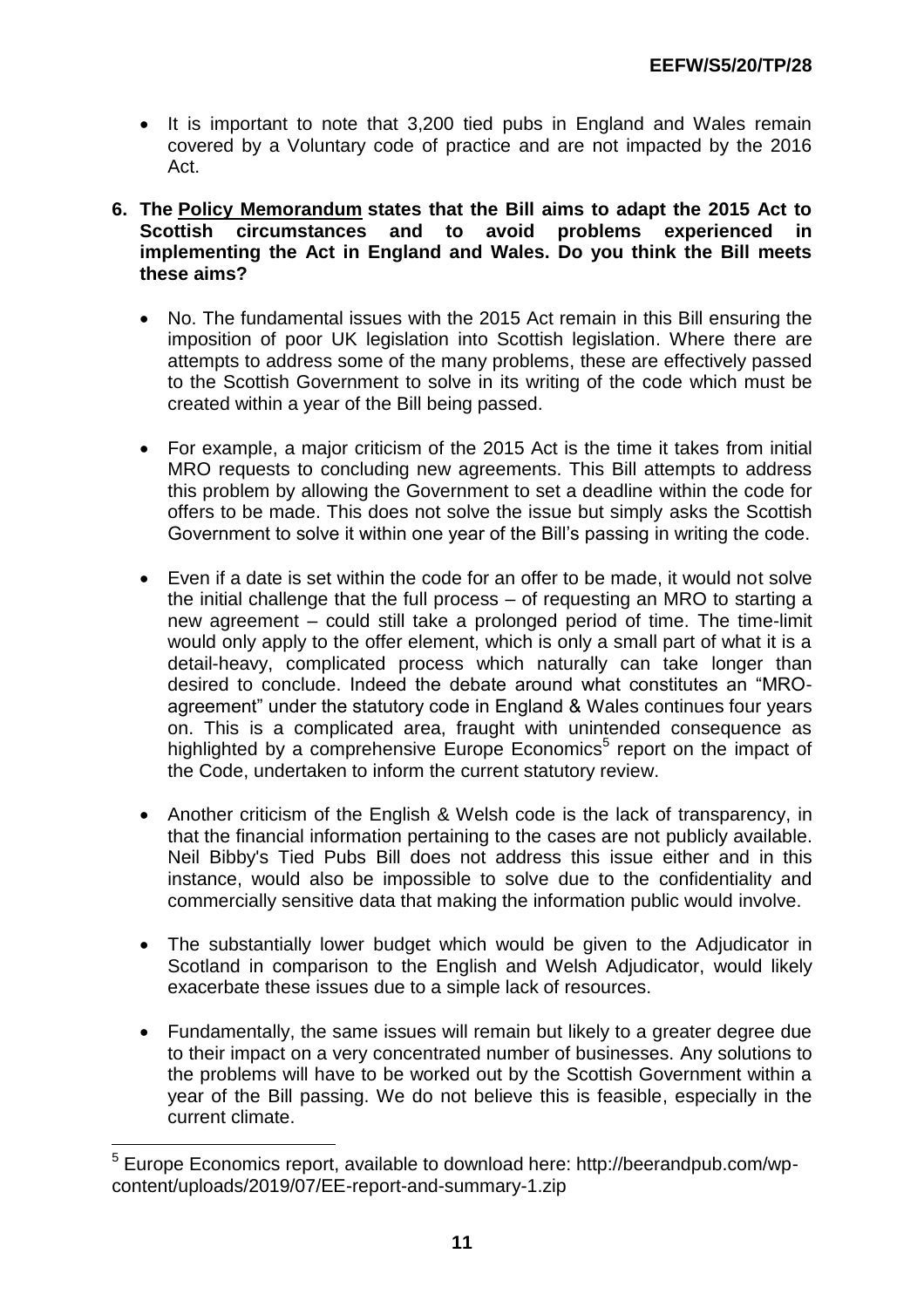# <span id="page-11-0"></span>**EEFW/S5/20/TP/28**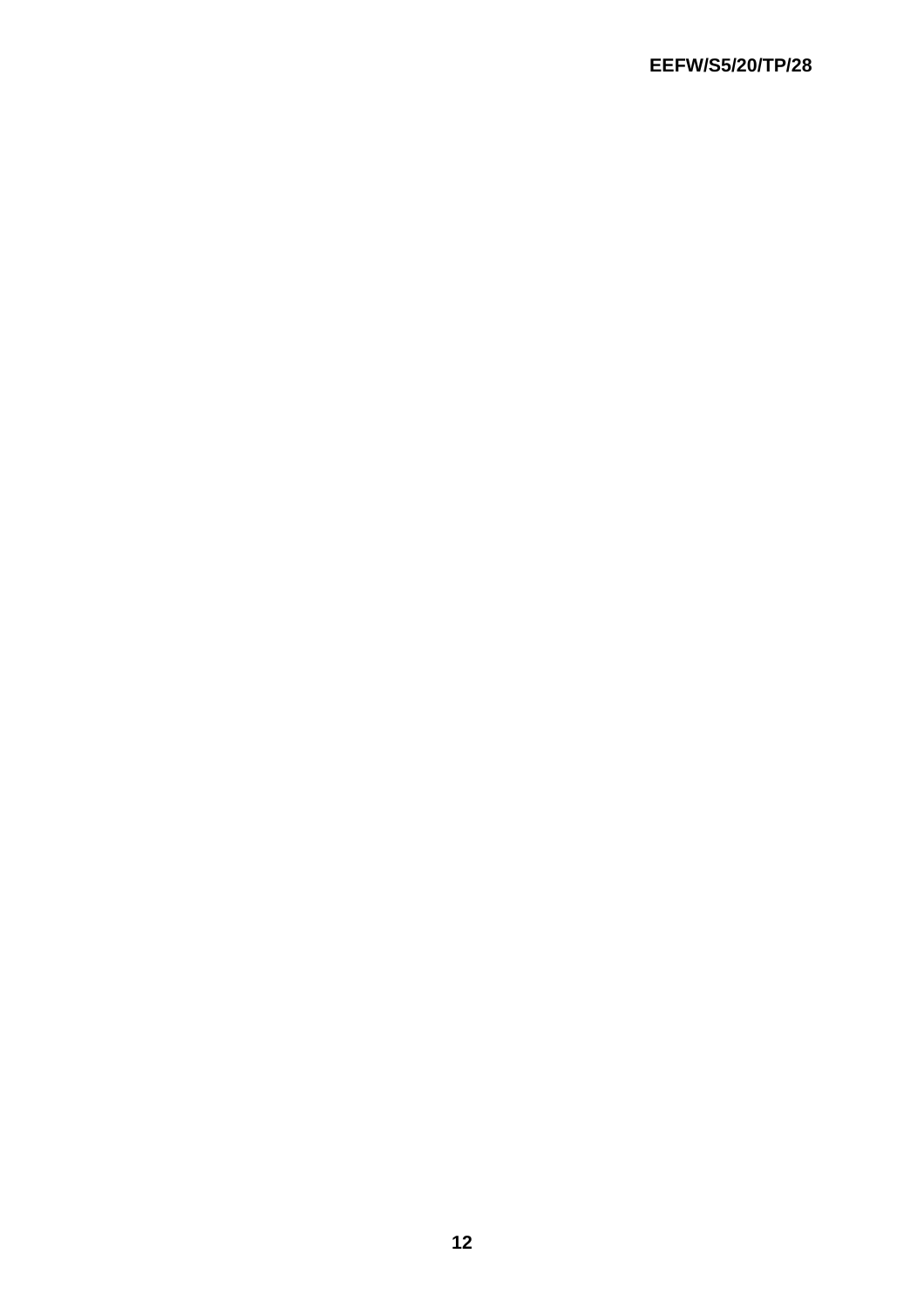# **7. The Bill proposes that tied tenants have the option to apply to their pub owning business for a quote for a 'Market rent only' (MRO) contract. Do you agree with this proposal and how do you think it would work in practice?**

- We believe that the Bill and specifically the inclusion of MRO create fundamental barriers and obstacles for pub-owning companies which will a significant decrease in investment (as highlighted in our response to question 3).
- The inclusion of MRO will also incentivize pub-owning businesses to turn 'tied' premises into managed sites, by no longer offering leases on the premise and removing any threat to losing out on any investment. This is evident in England and Wales where there"s been a sharp increase in the number of managed premises with one company directly turning around 150 pubs from tenanted directly into managed within the first year. During this time, just 17 MRO agreements were issued but the number of tied tenancies fell by 161.
- In fact, since the introduction of the legislation in England & Wales there are 4,657 fewer tied pubs, while the number of managed premises has increased by 927. The tied pub sector in England now makes up 40% of the total pubs (45% in 2015) while the managed sector has increased to 22% (only 18% in 2015). This has removed entrepreneurship opportunities for thousands of people in England and Wales and something which would likely be replicated with introduction of MRO in Scotland.
- The fact the Landlord & Tenant Act 1954 also does not apply in Scotland means that tenants have no legal right to renewal of a lease on its expiration, meaning that the attempted desire of this element of the Bill (to give tenants a MRO) simply doesn"t work. Any potential solution to this problem would need to be solved by the Scottish Government in their drafting of the subsequent mandatory code.
- In incentivising pub-owning businesses to move away from the tiedpartnership model, the Bill will result in fewer opportunities for small business owners and aspiring entrepreneurs. The tied-partnership models offers a lowcost entry to the market for aspiring entrepreneurs, especially young people who would otherwise find it difficult to own and run a business.
- This is illustrated by the fact that on average, it is ten times cheaper to start a tied-pub than buy one in the Independent Free Trade (£30k v £300k).
- Tied-Pub Partnerships enable self-employed tenants to successfully own and operate pub businesses with very little personal financial investment. Furthermore, they provide tenants with the flexibility, support and autonomy to develop unique and scalable businesses, and also the investment to assist in enhancing, modernising and diversifying their businesses as consumer habits evolve.
- Notwithstanding the profound impact of Covid-19 on the sector, the future success of Scotland's pubs is contingent on increased investment in existing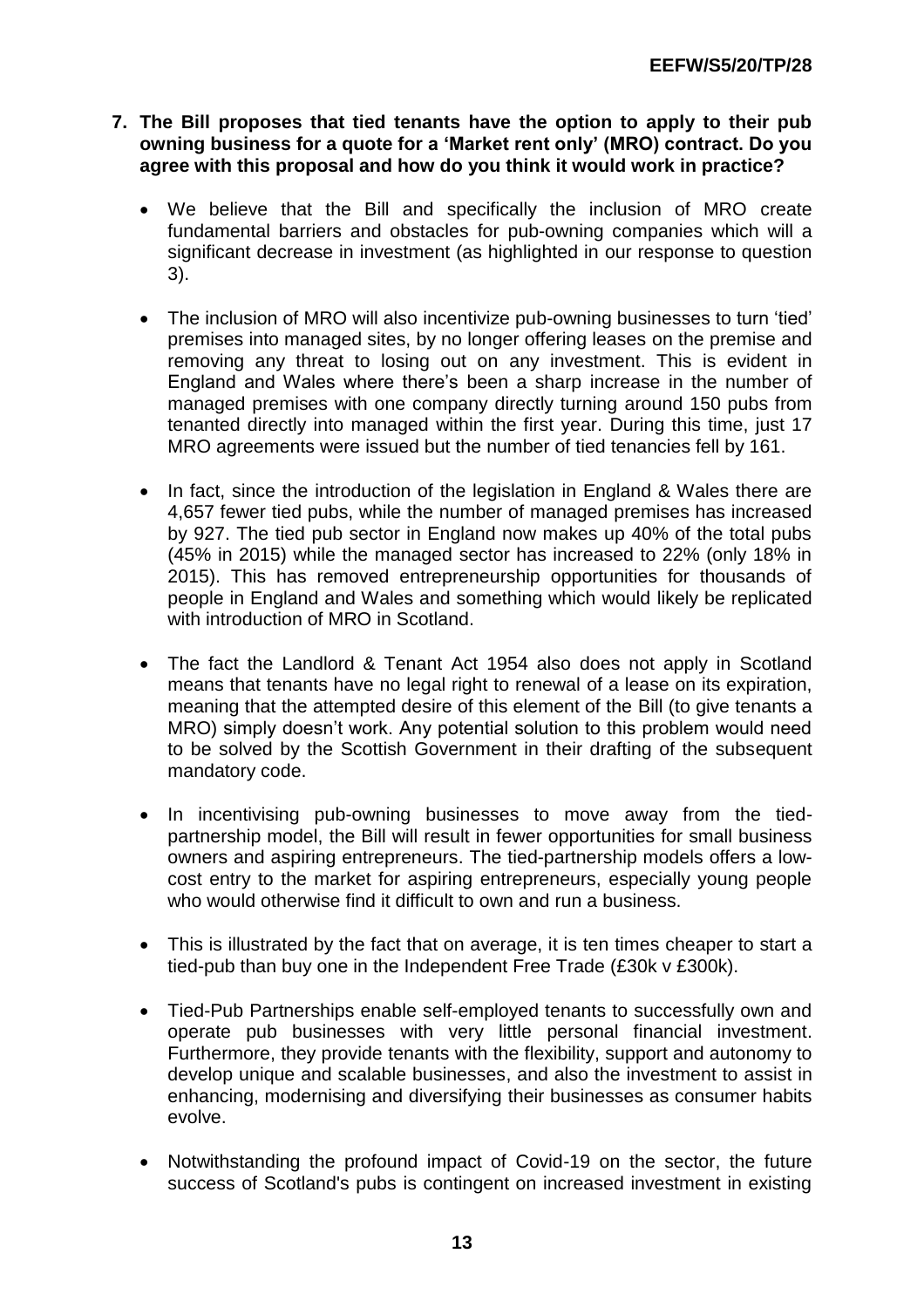pubs alongside the opening of new pubs. Tied-Pub Partnerships are integral to this future success by playing an instrumental role in widening access to Scotland's beer and pub sector, which this Bill directly threatens. Pub companies would mitigate the risk my turning their premises into managed pubs and offering shorter-term leases.

- Neil Bibby contends that the current Scottish Pubs Code should be replaced because it does not contain the MRO element, however if a tenant does not believe the dry rent is a fair one, and is not able to negotiate to their satisfaction, PIRRS provides a low-cost independent assessment that pub companies agree to be bound by. If a tenant wants to take on a free-of-tie pub, they also have greater opportunity in Scotland where the independent sector accounts for two-thirds of pubs.
- In fact, in light of the impact Covid-19 has had on our sector, pub-owning businesses have introduced a range of measures to support their tenants during the period of closure. These support measures have ranged from complete cancellation of rent to significant discounts, combined with deferrals of payment until pubs are trading again. This is in addition to support on other areas such as stock, maintenance, business advice, mental wellbeing checks and other special commercial or financial advantage (SCORFA) benefits. We believe that this constitutes a considerably greater level of support than a tenant would be receiving from either a commercial landlord if renting, or their bank if they owned the pub with a mortgage.
- Whilst the *best support* from the commercial landlord or bank may stretch to a mortgage holiday or rent deferral, the *bare minimum level of support* from a pub company is this PLUS a further discount on rent. We believe it is important that this is recognised and questions the motives of some who may suggest to you that our industry has not been providing sufficient support at this time.
- Furthermore, the vast majority of pub companies have committed themselves to reviewing rent once businesses reopen, as there is a common understanding that trading may be at a lower level, due to social distancing, and other virus mitigation measure that means pubs may require additional support in the form of reduced rent payments. This commitment comes on top of the cancellation of any built-in rent increases which had been due before the pandemic hit.

## **8. The Bill proposes that tenants should have the right to stock at least one guest beer at any time, irrespective of the terms of their contract. What impact would this have?**

• The intention of a guest beer provision is admirable, however we believe the proposal as written is ill-thought-out and will have the opposite impact than intended. We believe this provision is aimed at encouraging more products from local, small breweries into pubs but this will not happen. Instead, the consequences of this would be a race-to-the-bottom on price, meaning larger,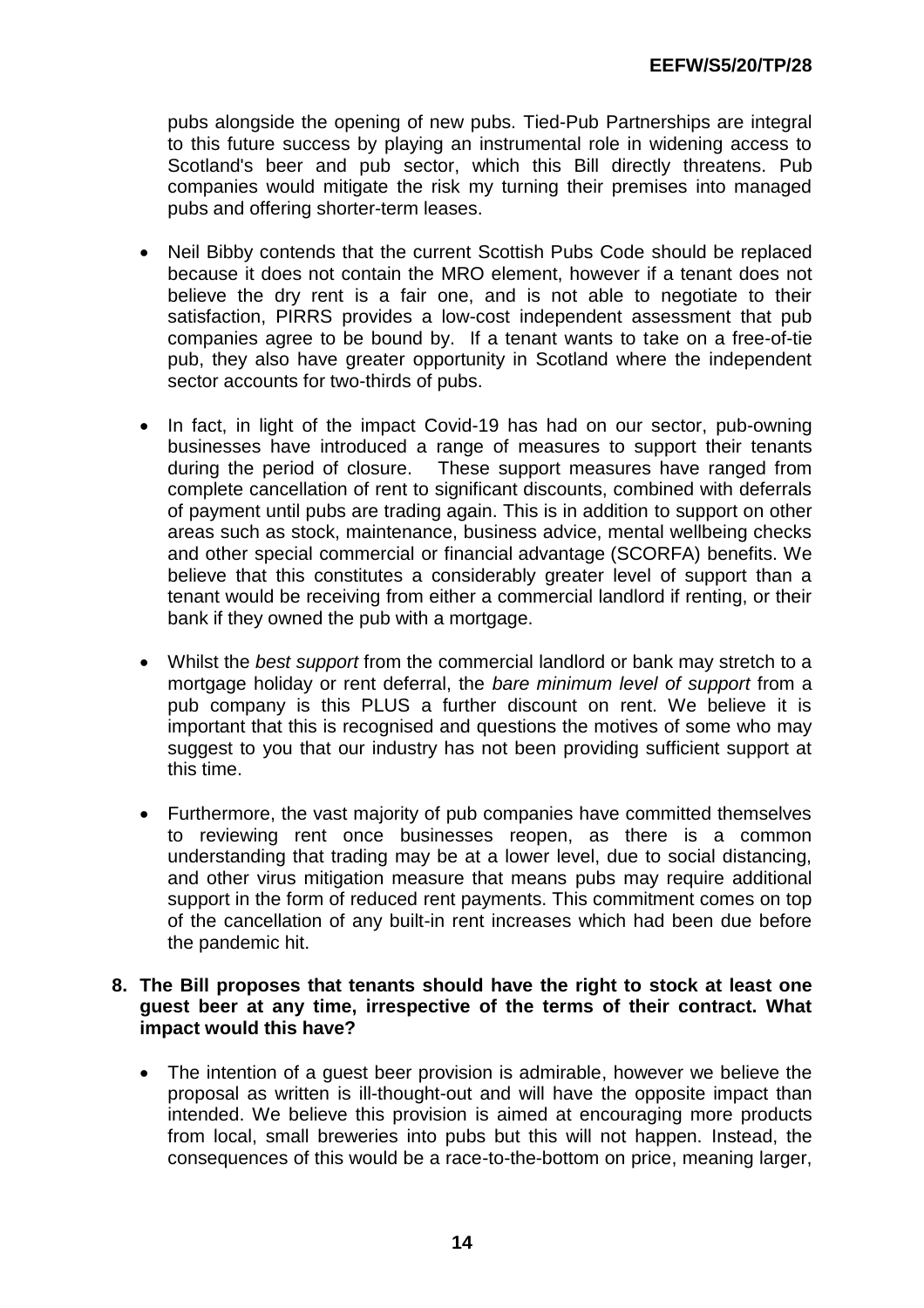multi-national brewers would be able to outprice smaller domestic brewers, crowding them out of the market.

- A race-to-the-bottom would occur as the vast majority of pubs would opt for lowest priced product out of economic necessity. Smaller and medium sized brewers would need to sell their products at a significant loss just to be able to compete with the larger companies. This is a step backwards when you consider that there is already a working-system to encourage local products into pubs.
- The Society of Independent Brewers Association's (SIBA) Beerflex provides tenants of tied-pubs the opportunity to source and sell locally-sourced cask ales and craft beer. This allows access to a broad range of Scottish beers and also helps to support independent Scottish brewers by providing routes to market.
- The scheme works by giving small independent breweries the ability to register their products, licensees of tied-pubs can they access these products via a purchase agreement between the pub-owning businesses and SIBA Beerflex. There will be different definitions of 'local', with some agreements covering beers brewed within 100/200 miles of the pub and some expanding that definition to anything within Scotland.
- The guest beer provision in this Bill would devalue the SIBA Beerflex by allowing non-independent breweries into the guest beer system. Thus, this would likely result in fewer not more local, domestic beers in Scottish pubs.
- Even for those businesses which don"t operate Beerflex, there will be tailored solutions for individual tenants needs with regards to products normally stocked. The consumer now expects there to be a variety of products and beers, with a growing movement around localism. Pubs often need to have a local, craft beer in order to remain commercially attractive. Thus, pub-owning businesses have an interest and necessity in being able to supply these products to their tenants and will work to find ways to ensure they do.
- SBPA statistics also show that 40% of tied pubs are already completely free of tie on wine, spirits and soft drinks. This again raises the question of what this Bill will actually achieveand if there"s any merit in legislation which will come at a cost to businesses, the consumer and the government.
- In addition, as highlighted in our response to question [1,](#page-0-0) freehouses, on average, have average less choice than those currently in tied-partnerships.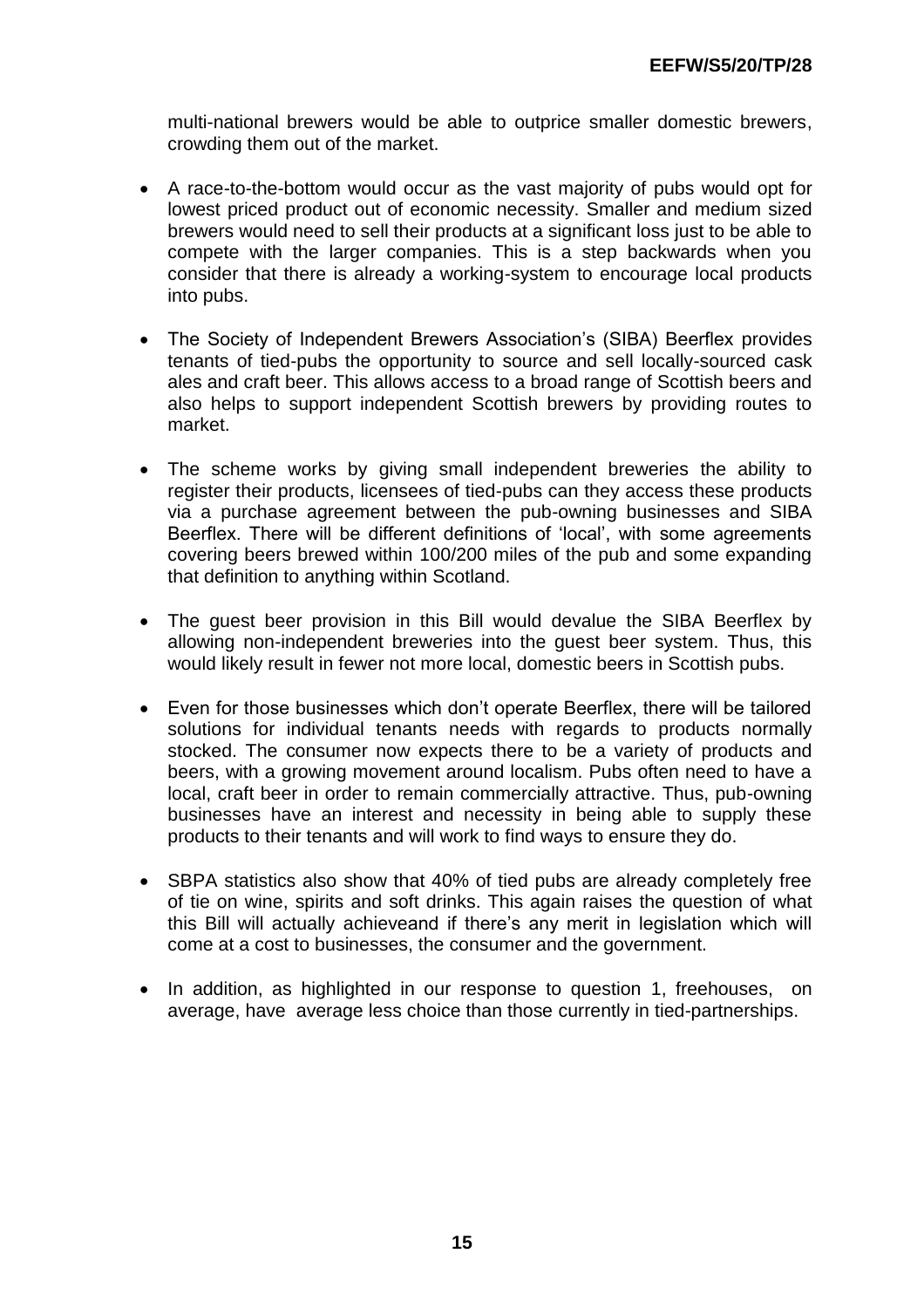

*Img 4: Data provided by CGA*

- 9. **The Bill proposes that the office of Pub Code Adjudicator will be funded through a levy on pub-owning companies in scope of the code. The [Financial Memorandum](https://www.parliament.scot/S5_Bills/Tied%20Pubs%20(Scotland)%20Bill/SPBill62FMS052020.pdf) estimates that annual costs for pub-owning businesses will be around £6,000 to £86,700 depending on size. The Committee would welcome any views of these estimates (and the assumptions around the volume of work for the office of the Pub Code Adjudicator) and the funding model**.
	- We believe that the cost estimates included within the Financial Memorandum drastically underestimate the financial assets needed to set-up and run a Pubs Code and Adjudicator.
	- As the Bill introduces fundamentally the same principles as the legislation in England and Wales, it would require much the same infrastructure. The initial Adjudicator setup costs amounted to £540K in England & Wales, more than double the estimate given in the Financial Memorandum for Scotland – more than five years later. The Financial Memorandum also only includes costs for "staff", "office", and "administrative costs", omitting several items contained with the costs for England and Wales (below).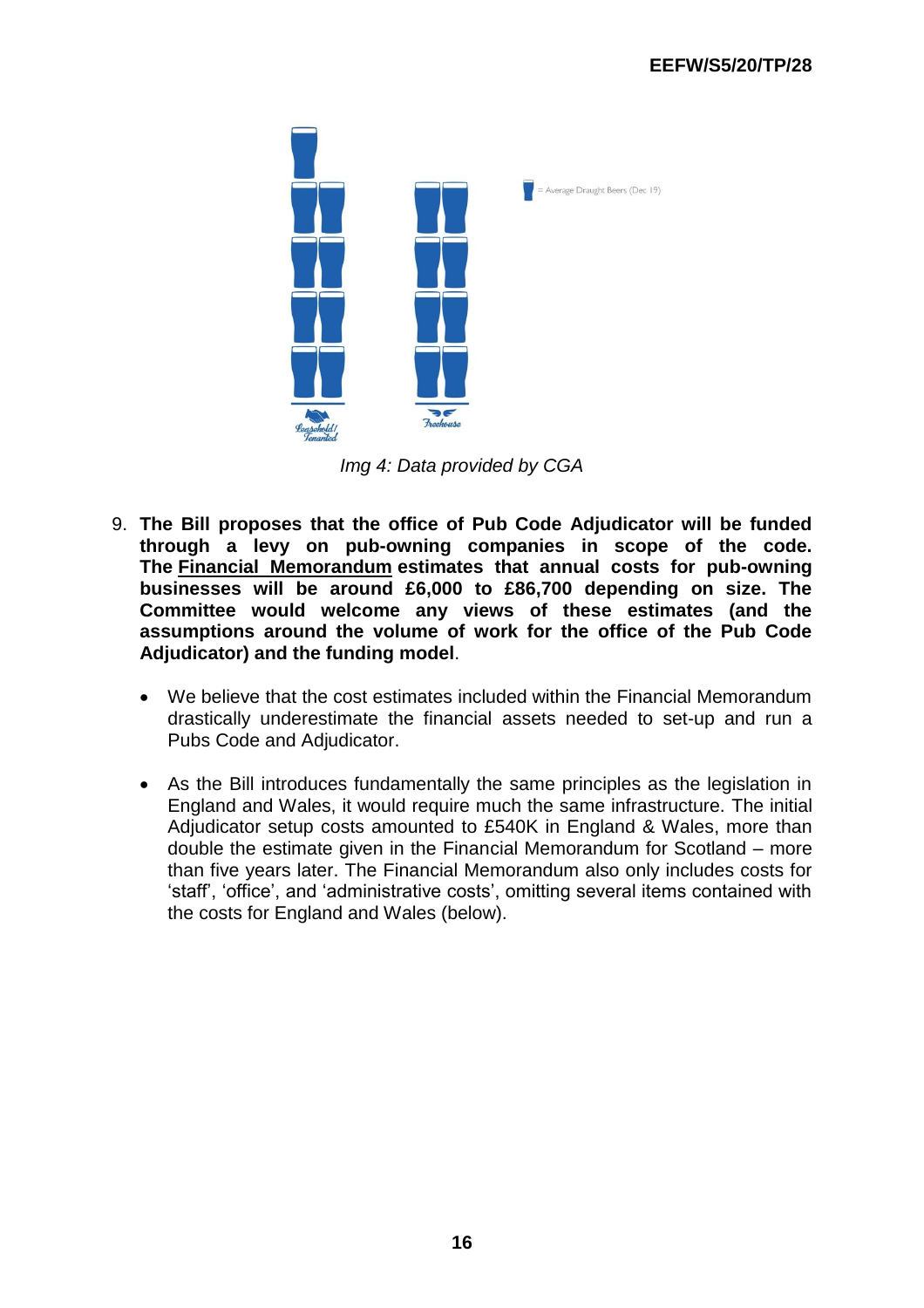Table 4: Operating costs of the pubs adjudicator

|  |                                               |                        |                          | rapic +. Operating costs or the paps agjudicator |               |        |        |
|--|-----------------------------------------------|------------------------|--------------------------|--------------------------------------------------|---------------|--------|--------|
|  | Table 3: Set up costs of the pubs adjudicator |                        | Low estimate             | High estimate                                    | Best estimate |        |        |
|  |                                               |                        | Estimated costs with 50% |                                                  | £000's        | £000's | £000's |
|  |                                               | <b>Estimated costs</b> | optimism bias            | Arbitration                                      | 100           | 700    | 400    |
|  |                                               | £000's to nearest 10k  | £000's to nearest 10k    | Investigations                                   | 50            | 750    | 300    |
|  | Staff and Recruitment                         | 250                    | 380                      | Appeals                                          |               | 1600   | 400    |
|  | Accommodation                                 | 10                     | 20                       | Staff                                            | 320           | 580    | 470    |
|  | Services                                      | 20                     | 30                       | Accommodation                                    | 20            | 30     | 20     |
|  | Other                                         | 80                     | 120                      | Services                                         | 30            | 60     | 40     |
|  |                                               |                        |                          | Other                                            | 90            | 180    | 120    |
|  | Total                                         | 360                    | 54046                    | Rounded Total                                    | 610           | 3890   | 1750   |
|  |                                               |                        |                          |                                                  |               |        |        |

Pubs Statutory Code and Adjudicator, Impact Assessment (IA); Department for Business, Innovation and Skills (2014)

- Regardless of the true costs, it will be a significant amount of taxpayers' money being removed from the Scottish Government's budget at a time when budgets will be stretched more than they have ever been since the reopening of the Parliament in 1999.
- The economic fall-out from the pandemic will be felt by the world economy for some time to come and the focus of the Scottish Parliament and Government should be to prioritise public spending on the most-needed areas, while simultaneously boosting the economy through supportive measures for businesses. This Bill commits the Government to extra spending and introduces punitive measures on pub-owning businesses with regulations, which would be better prioritised in this current time.
- Furthermore, the cost and proposed levy will likely further incentivise pubowning businesses to move their pubs from "Tied" to "Managed", meaning the ongoing costs year-on-year will gradually be shared by fewer and fewer pubs, further burdening both landlords and tenants.
- As well as the cost to setup the adjudicator and code, and the ongoing costs, the Bill will also create significant amount of work for civil servants and the government when they"re writing the code. This will come at a financial and time cost to the Government at a time when we are still recovering from the fall-out of the pandemic. During this time, government will need to tackle a number of issues which have no obvious solutions and only one year to do so.
- The Bill creates these significant costs, but also only estimates to deal with "*approximately 11 enquiries, 8 arbitration cases, and 23 MRO applications*" 6 every year. We do not believe this is justifiable and illustrates how the cost to set up and operate a Scottish Pubs Code Adjudicator is disproportionate to the minimal role it will play due to the limited number of pubs in scope.
- Any additional costs, such as the levy will also have to be met by someone, whilst the levy will apply to pub-owning businesses, the true cost will ultimately be passed on to the consumer in the form of higher prices.

# **10.Do you have any other comments on the Bill?**

 $\overline{\phantom{a}}$ 

<sup>&</sup>lt;sup>6</sup> Page 21. [https://beta.parliament.scot/-/media/files/legislation/bills/current-bills/tied](https://beta.parliament.scot/-/media/files/legislation/bills/current-bills/tied-pubs-scotland-bill/introduced/policy-memorandum-tied-pubs-scotland-bill.pdf)[pubs-scotland-bill/introduced/policy-memorandum-tied-pubs-scotland-bill.pdf](https://beta.parliament.scot/-/media/files/legislation/bills/current-bills/tied-pubs-scotland-bill/introduced/policy-memorandum-tied-pubs-scotland-bill.pdf)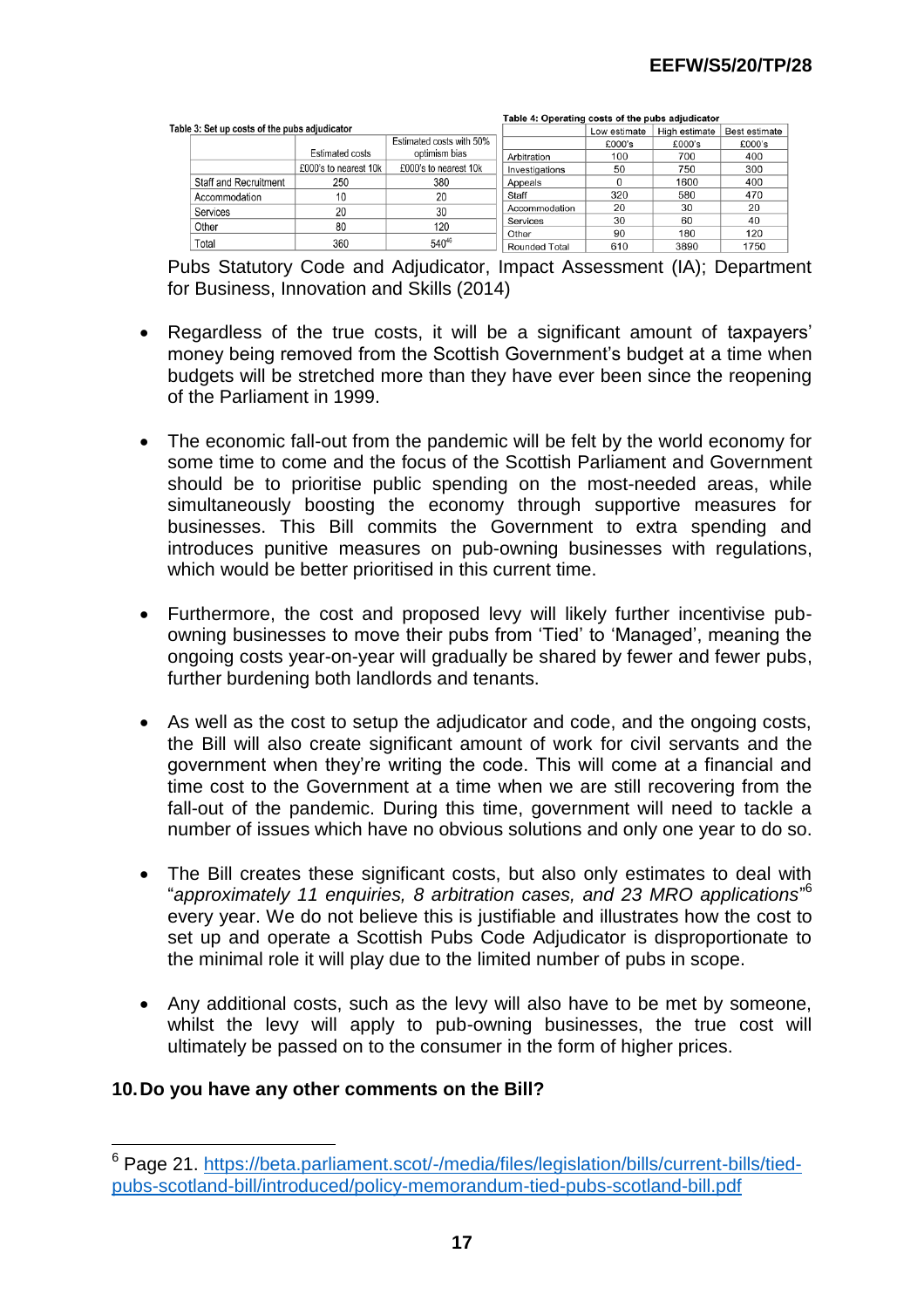- The Bill creates a significant amount of work and cost for government, both financially and in resources, when numerous other matters are needed to be urgently. During the Covid-19 outbreak we have been encouraged by statements from politicians of all parties in their desire to support the industry on the road to recovery so that we can continue to have sizeable economic footprint on the national economy and support local communities by providing investment and jobs.
- Introducing this piece of legislation will not only do damage to the sector in ways we have set-out, but it will distract from support for the eight out of ten pubs, (near 4000) which this Bill has no interaction with whatsoever.
- In the Policy Memorandum for the Bill document, it also states that "*Neil Bibby believes that no meaningful and effective action has taken place since that time to address the challenges being faced by the tied pub sector in Scotland…*" We believe this to be factually inaccurate.
- Following the publication of the report in December 2016, then Minister Paul Wheelhouse MSP convened a roundtable of industry stakeholders in February 2017 to discuss the findings and pertinent issues for the trade. Neil Bibby MSP was invited to this meeting but did not attend, with a member of staff from his office attending in his place. It was resoundingly agreed at the meeting that the number one issue facing the trade was increasing cost pressures in the form of taxation and other regulatory burdens. It was also agreed that the efforts of government and parliament would be best placed in addressing these concerns and not adding additional red-tape and costs.
- Since then, pub-owning businesses have also established a series on industry initiatives in 2019 as detailed in our response to Question [2.](#page-3-0)
- We also believe that the consultation undertaken by Neil Bibby and used as support for this Bill was fundamentally flawed. The consultation resulted in only 29 tenants and workers responding to the short multiple-choice questionnaire. The consultation responses did not give any further empirical or convincing evidence to suggest that there were any issues which would be best addressed by primary legislation.
- In contrast, the Scottish Government's study<sup>7</sup> was evidence based and consisted of a balanced range across Independent Free Trade outlets (10), Fully Tied outlets (10), and Partially Tied outlets. As opposed to an online questionnaire, these 25 publicans who responded did so via 2-3 hour in-depth interviews. The average length of time running a pub from free trade respondents was 21 years, with tied publicans only a couple of years short of that.

 $\overline{a}$ 

 $7$  Research on the Pub Sector in Scotland - Phase 1 'Scoping Study; Business and Energy; The Scottish Government (2016) Available: [http://www.scottishbeerandpub.com/wp-content/uploads/2018/01/Scottish-](http://www.scottishbeerandpub.com/wp-content/uploads/2018/01/Scottish-Government-CGA-study.pdf)[Government-CGA-study.pdf](http://www.scottishbeerandpub.com/wp-content/uploads/2018/01/Scottish-Government-CGA-study.pdf)